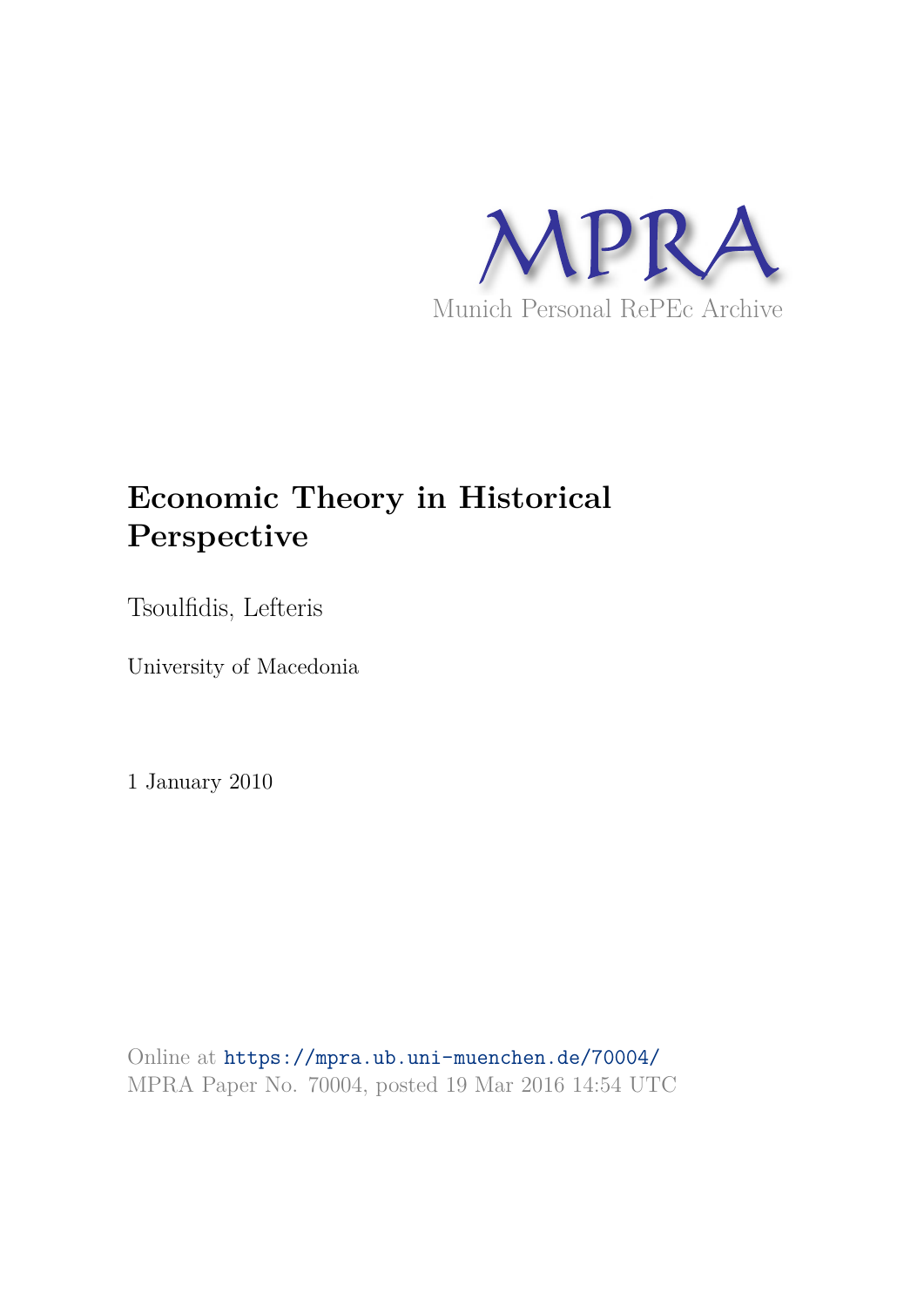## **ECONOMIC THEORY IN HISTORICAL PERSPECTIVE**

**LEFTERIS TSOULFIDIS**<sup>1</sup>

**Professor, Department of Economics University of Macedonia, 156 Egnatia Street Thessaloniki, Greece**  Email: [Lnt@uom.edu.gr.](mailto:Lnt@uom.gr)

#### **Abstract**

On the methodological plain, this paper outlines the conditions that contribute to the development of economic theories and it continues with an examination of the concrete circumstances that gave rise to modern neoclassical macroeconomic theories. The paper further claims that the current impasse in macroeconomics is indicative of the need for new directions in economic theory which becomes imperative in the long economic downturn that started in 2007 and concludes by suggesting the need for a synthesis between the classical analysis and the theory of effective demand.

**JEL Classifications:** B10, B12, B13, B22, B41

**Key Words:** classical approach, neoclassical theory, theory of value, effective demand, paradigm change.

<sup>&</sup>lt;sup>1</sup> I am indebted to Sean Homer, Theodore Mariolis, Panagiotis Michaelides, Aris Papageorgiou, Nicholas Theocarakis, Persefoni Tsaliki for their helpful and constructive comments on earlier versions of the paper. The usual disclaimer applies.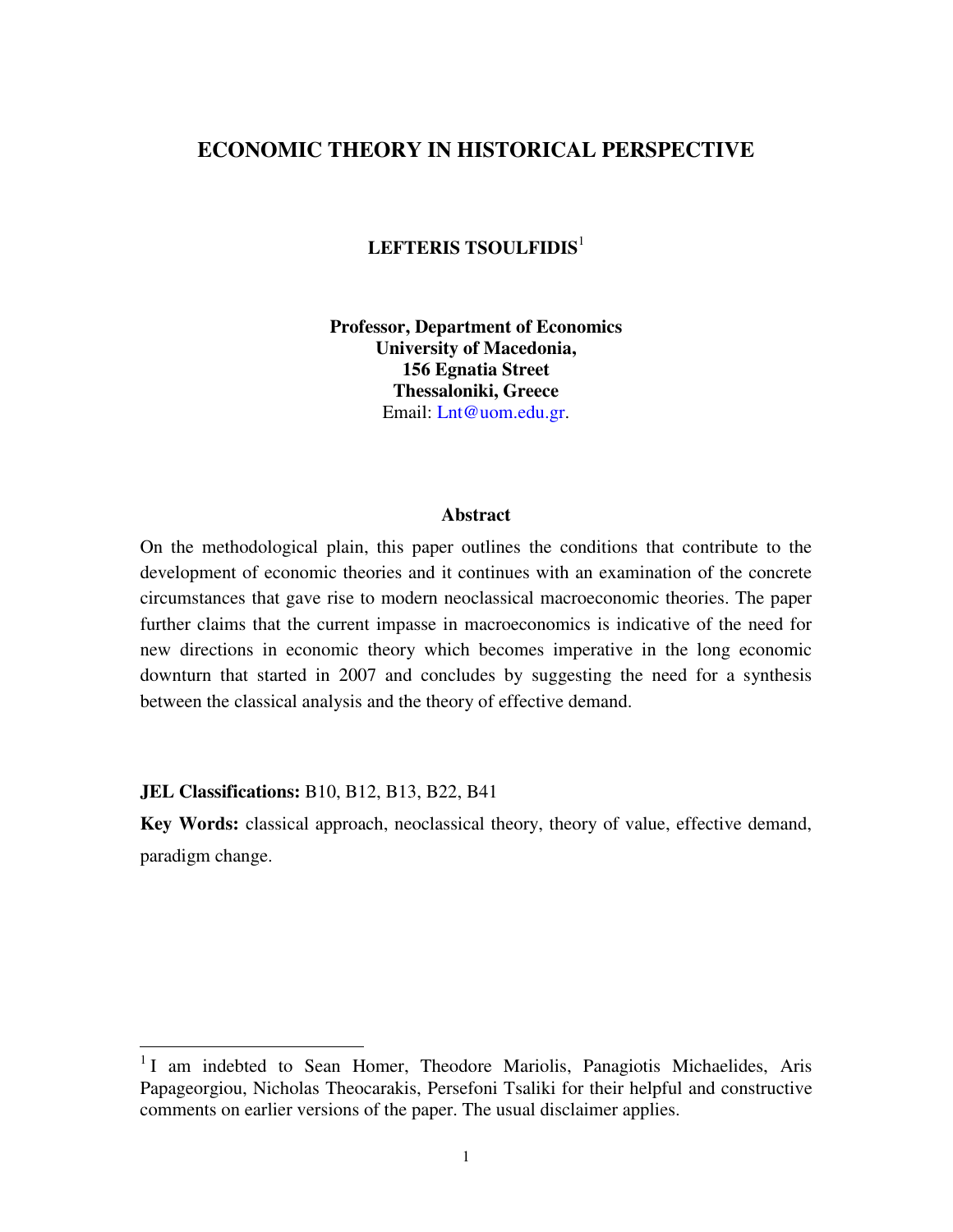#### **I. INTRODUCTION**

In this paper, an attempt is being made to offer a brief and at the same time critical review of the salient features of each school of economic thought that withstood the test of time and is still fuelling with ideas and arguments for the conduct of economic policy. Furthermore, our interest focuses on the nature of economic theory and its future, inasmuch as we essentially accept the long period analysis, where the phases of economic growth are followed by economic downturns in a long wave-like evolutionary pattern.

This article advances the claim that new economic theories might be the result of four non-mutually exclusive conditions: first, a new theory might be the product of the elaboration of an existing theory; second, it might be the outcome of systematic failures of the dominant theory to account for phenomena that it was designed to explain; third, it may lead to economic policy conclusions that are more relevant to dealing with current problems than the policies proposed by the existing and prevailing theory and last, but not least, a theory may prevail on the basis of the interests that it serves regardless of its ability to aid in prediction and the formulation of economic policy. When at least one of these conditions is met, then various adjustment processes might be activated that could lead to the further advancement of an existing theory, or even the replacement by an altogether new theory. In order to establish our claim, we combine economic history and the history of economic thought. The intuitive idea is that economic history constitutes the testing terrain for economic theory, thus enabling us to understand the past and present in a fuller and more precise manner, while also arming us to confront the reality of the future in a more prepared way.

The composition of the remainder of the paper is as follows: Section 2 deals with the core characteristics of the major economic approaches and the conditions that contribute to the development of economic theories. Section 3 continues with an examination of the concrete circumstances that gave rise to modern neoclassical macroeconomic theories. Section 4 makes some remarks about the elements for a new direction of economic theory and concludes with a need for a synthesis of the classical approach and the Keynesian theory of effective demand.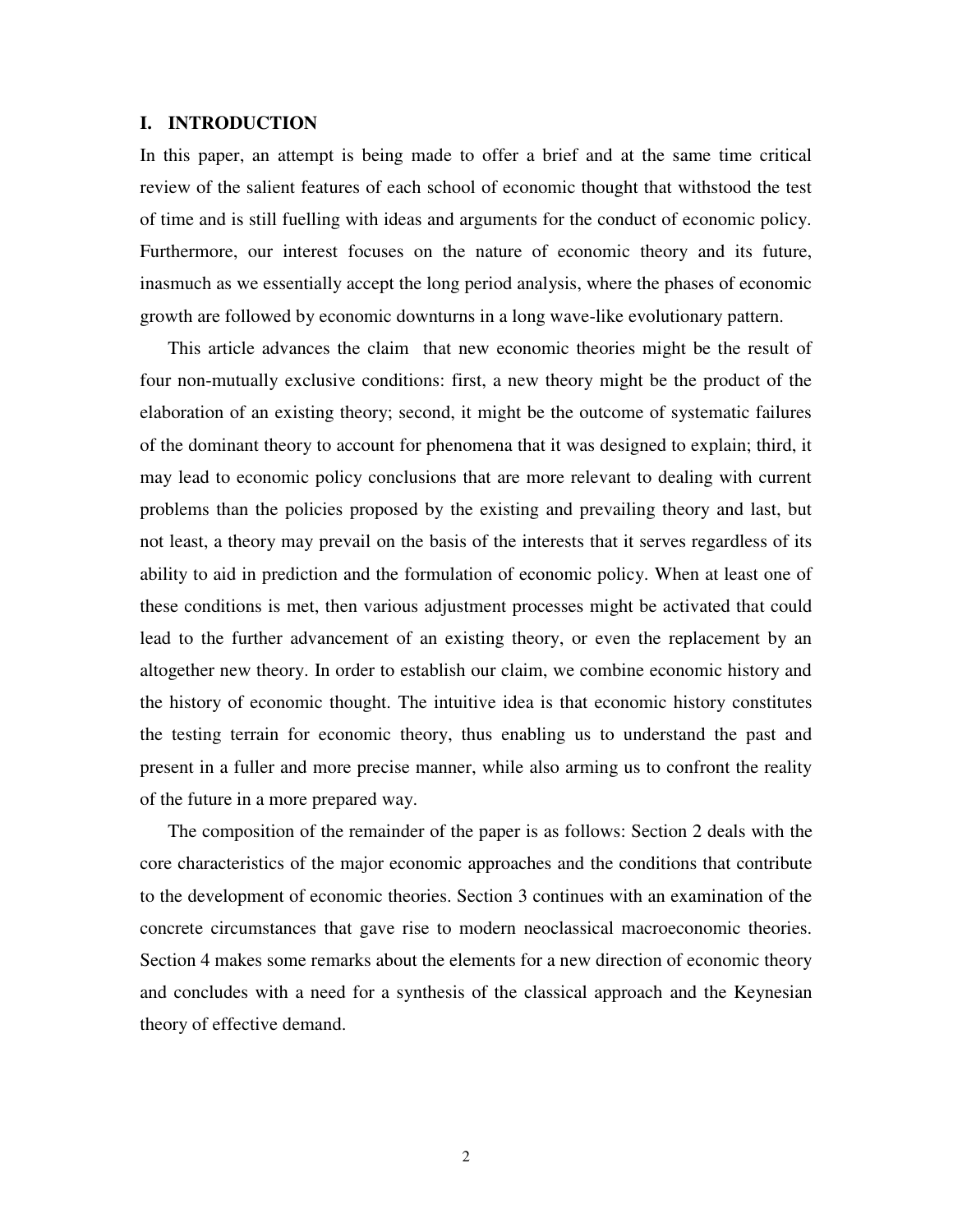#### **II. CORE CHARACTERISTICS OF COMPETING ECONOMIC THEORIES**

Economics as a scientific discipline was born out of observations concerning the movement of commodity market prices. Market prices were recognized as the main phenomenon whose deeper understanding would unlock and pave the way for the theorization of other economic phenomena. Market prices, it was observed, are subjected to continuous fluctuations, whose superficial examination may suggest that they are purely stochastic, and, therefore, not amenable to generalization. A more careful examination, however, suggests that the actual prices of commodities are regulated by another set of more fundamental prices, the "natural prices" which operate as centers of gravitation for market prices (Garegnani, 1976; Eatwell, 1983; Kurz and Salvadori, 1995; Tsoulfidis, 2008 and 2010).

Adam Smith sought to discover the "natural order" of economic life and for that; he was inspired by the movement of planets determined by the laws of gravity. Smith used this analogy to explain the movement of actual prices by the law of equal profitability which was supposed to hold in a particular set of hypothetical market prices which he called "natural prices". The term "natural" signifies the fact that economic phenomena have their own internal dynamics, just like natural phenomena, and operate, as Francois Quesnay observed, in a way that is "independent of men's will". A salient feature of Smith's and the other classical economists' argument was the determination of natural prices by the labor time content of commodities and the explanation of profit as a form of surplus, over and above what is needed for the reproduction of laborers capacity to work on the one hand and of the productively consumed means of production on the other. In this determination some elements must be considered as moving slowly relatively to others and, therefore, they can be treated parametrically; in this sense, the parameters or data of the classical analysis include the real wage, the output produced and the technology in use (Tsoulfidis, 2010, ch. 6).

David Ricardo sought to discover the "laws that determine the distribution of income" by correcting and further elaborating various aspects of Smith's theory of value. In this context, we can also place Marx's (1867-94) mature work in *Capital*, where he sets out "to lay bare the law of motion of modern society" to which end the explanation of natural prices or prices of production was the first crucial step. By setting this analytical context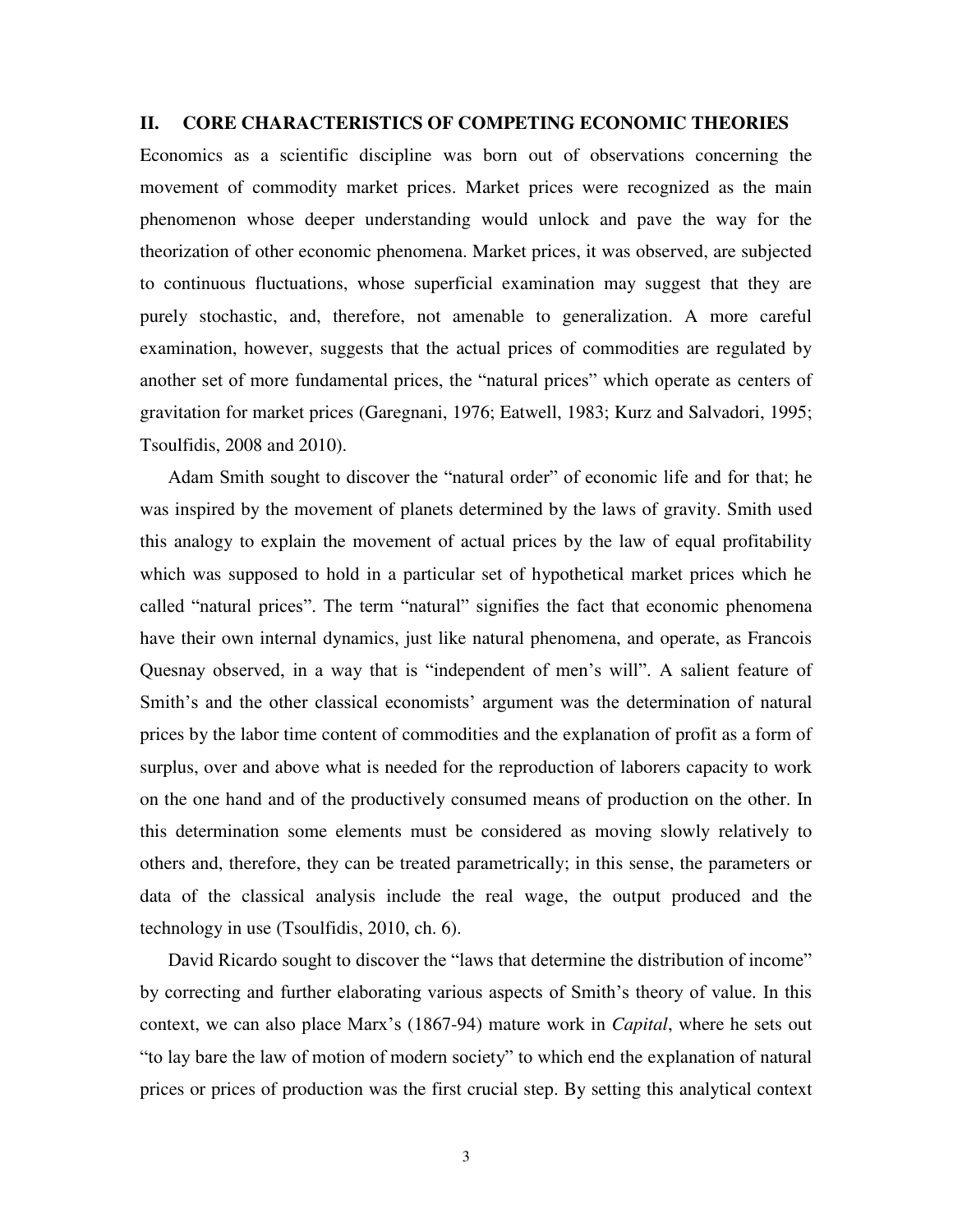classical economists established the scientific status to economics as they were the first to argue that capitalism gives rise to economic phenomena that display law-like regularities, which can be subjected to abstract theorization (Heilbroner, 1983). Consequently, economics became an inquiry that could generalize, and, therefore, theorize economic phenomena independent of ideology or religion.

The neoclassical approach, which emerged in the last quarter of the nineteenth century, that is, during the great depression of 1873-1896, continued to utilize natural prices as the object of its inquiry. The difference from the classical approach being in the method of analysis which was based on an entirely different set of data comprising of the preferences of individuals, the size of the endowment and its distribution among individuals as well as the state of technology (Garegnani, 1976; Eatwell, 1983; Kurz and Salvadori, 1995). It took quite a long time for the neoclassical approach to become the established orthodoxy in economic theory. Some historians of economic thought characterize this succession as a silent non-revolutionary process (Blaug, 1983; Hollander, 1985 and 1989).

No matter how long it took this process to fully unfold, its very purpose (stated or not) was to set aside the more realistic classical approach for its disturbing political implications, especially those emanating from the labor theory of value. The idea that the value of commodities is determined by their labor content was too challenging for a system that underwent through a structural transformation. Industrial capitalists, up until the middle of the nineteenth century, were directly involved in the production process in their incessant pursuit of expanding profits as a purpose in itself and also the establishment of the new society as opposed to the traditional one. The labor theory of value contributed to the understanding of the source of profit as well as the source of incomes for the merchant and the landlord classes. As a result, the labor theory of value was the product of, and at the same time contributed to, the intellectual atmosphere for almost two centuries.

However, the growth of corporation and the subsequent concentration and centralization of capital that took place during the depression of 1873-1896 changed the structure of the economy as well as the traditional role of the capitalist. The capitalist's direct involvement in the production process and other related activities was limited and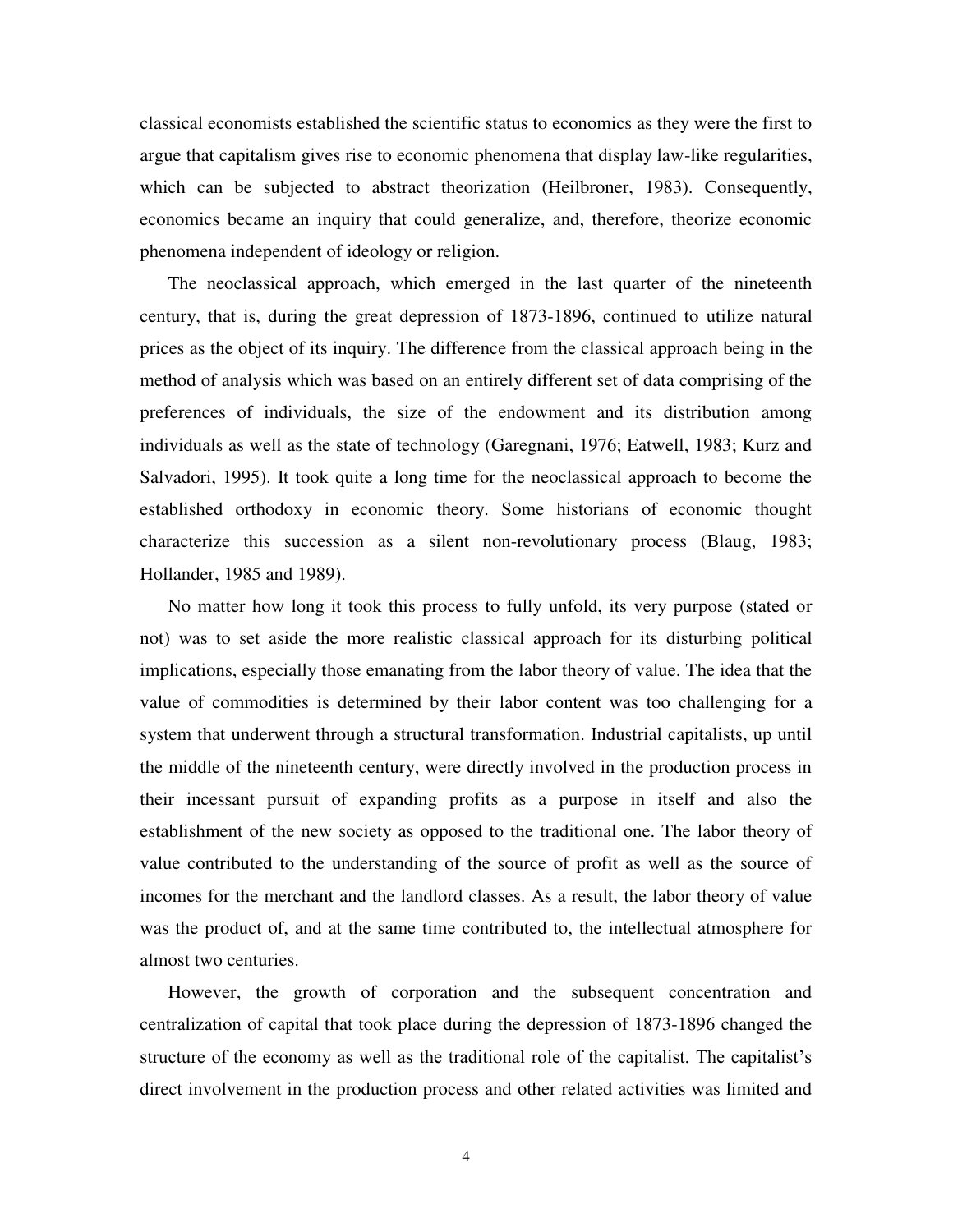the management of the newly created large-scale enterprises was transferred to a small group of owners or professionals (see also Chandler, 1977 and Schumpeter, 1942). As a consequence, the capitalist class was transformed, to a great extent, into a mere recipient of profit incomes by virtue of property rights in a way similar to that of landlords. Naturally, under these new conditions, it became clear that profit income could not find justification in a labor content explanation of equilibrium prices, other than some form of exploitation of labor. This was already explicitly stated by Adam Smith

 [T]he labourers and labouring cattle, therefore, employed in agriculture, not only occasion, like the workmen in manufactures, the reproduction of a value equal to their own consumption, and of the capital which employs them, together with its owner profits [. . .] (*Wealth of Nations*, p. 344)

This view has been part of the established economic ideas and so John S. Mill (1848) in his *Principles* —a text that continued to be popular until the turn of the nineteenth century— repeats, without further explanations that the

Cause of profits is that labour produces more than is required for its support.

And he concludes that profits arise exclusively from labor employed in production and not in circulation,

that profit arises, not from the incident of exchange, but from the productive power of labour; and the general profit of the country is always what the productive power of labour makes it, whether any exchange takes place or not. If there were no division of employments, there would be no buying or selling, but there would still be profit. (J.S. Mill, *Principles*, 1848, pp. 416-7)

Such views were regarded socially dangerous for the *status quo* and their dissemination should not be allowed due to their social implications. An additional reason for the dismissal of the labor theory of value has been the argument of the socalled Ricardian socialists (*e*.*g*., Robert Owen, William Thompson, Thomas Hodgskin, *inter alia*), who extended the labor theory of value to, what they thought, its logical and also normative conclusions (Rubin, 1928, Hunt, 1992, *inter alia*). That is, the value of commodities is not only determined by the labor time that went into their production but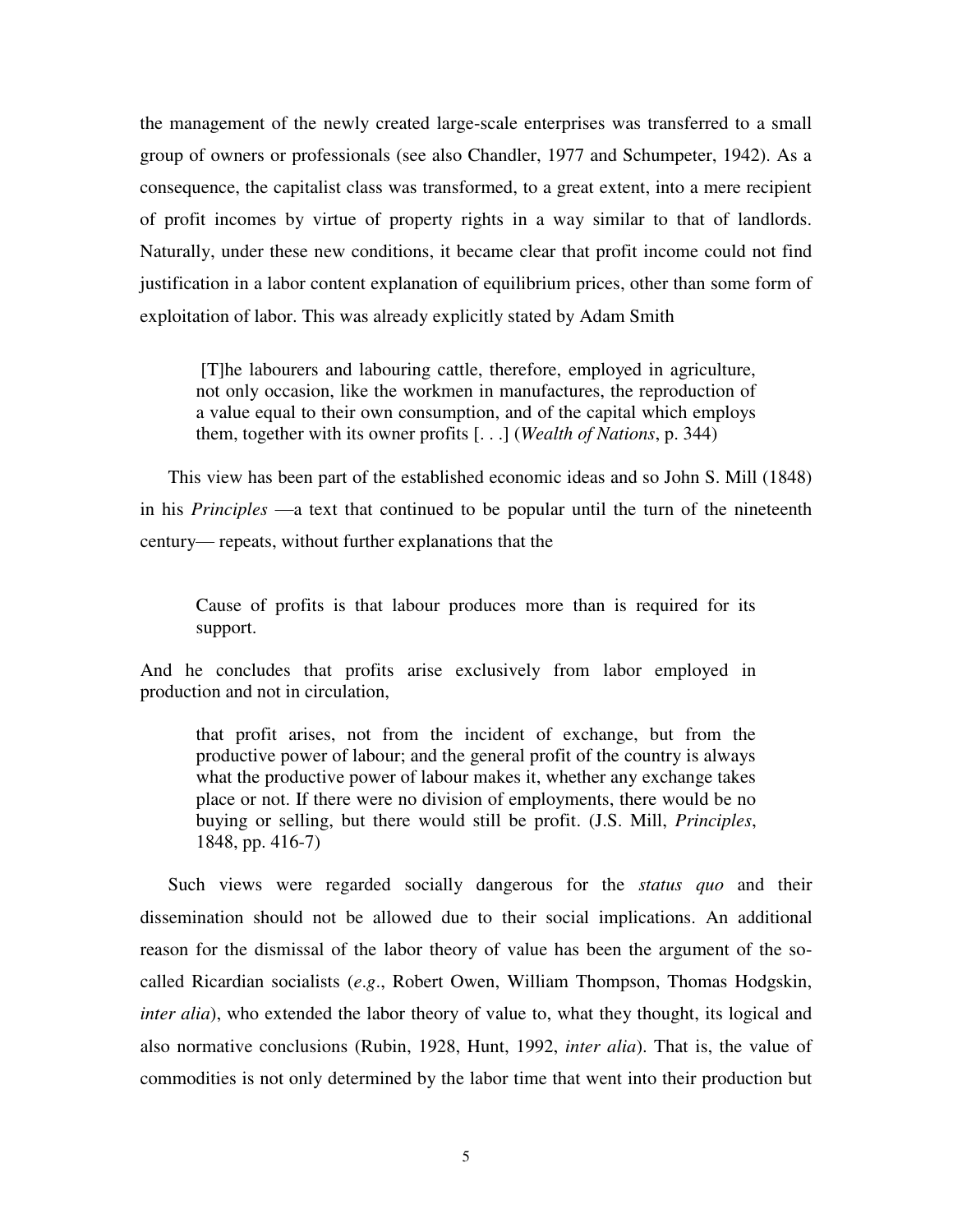should also be equal to their labor time. Consequently, as the value of a commodity is created by labor; the profits of capitalists and the rents of landlords are extracted from this value which naturally belongs to workers. These Ricardian socialists criticized the other classical economists, in particular, Ricardo for they accepted the exploitative nature of capitalism as natural and permanent, and therefore they did not see the need for social change. The approach of the Ricardian socialists contributed to anticapitalist sentiments since it implied that in essence there was no justification for the incomes of capitalists and landlords. John B. Clark, for example, reflecting the sentiment of his time illustrates very vividly the socially dangerous consequences that the labor theory of value may exert, he notes:

The indictment that hangs over society is that of 'exploiting labor.' 'Workmen' it is said, 'are regularly robbed of what they produce. This is done within the forms of law, and by the natural working of competition.' If this charge were proved, every right-minded man should become a socialist; and his zeal in transforming the industrial system would then measure and express his sense of justice. If we are to test the charge, however, we must enter the realm of production." (J.B. Clark, 1908, p. 4)

This is not to say that the first neoclassical economists were insensitive to social problems and that they did not try to propose solutions. For example, J. B. Clark favored minimum wage legislation, in these cases where the real wage lied below the marginal product of labor; Walras was in favor of the nationalization of land and advocated that the rent which would be collected could be used to replace taxation; Wicksell was a radical who proposed a fairly revolutionary program of income redistribution from the rich to the poor, an idea that was reasoned out from the strict application of the principle of diminishing marginal utility of income. Furthermore, the first neoclassical economists argued for government intervention in the case of externalities and in the USA favored antitrust legislation, while in Europe (especially in North Italy where the issue of uniting various smaller regional economies to a single nation state was urgent) there had been some progress in public finance.

It is important to stress, however, that the first neoclassical economists were always under the spell of the classical economists. For example, the first antitrust legislation introduced at the end of the  $19<sup>th</sup>$  century was not based on efficiency consideration such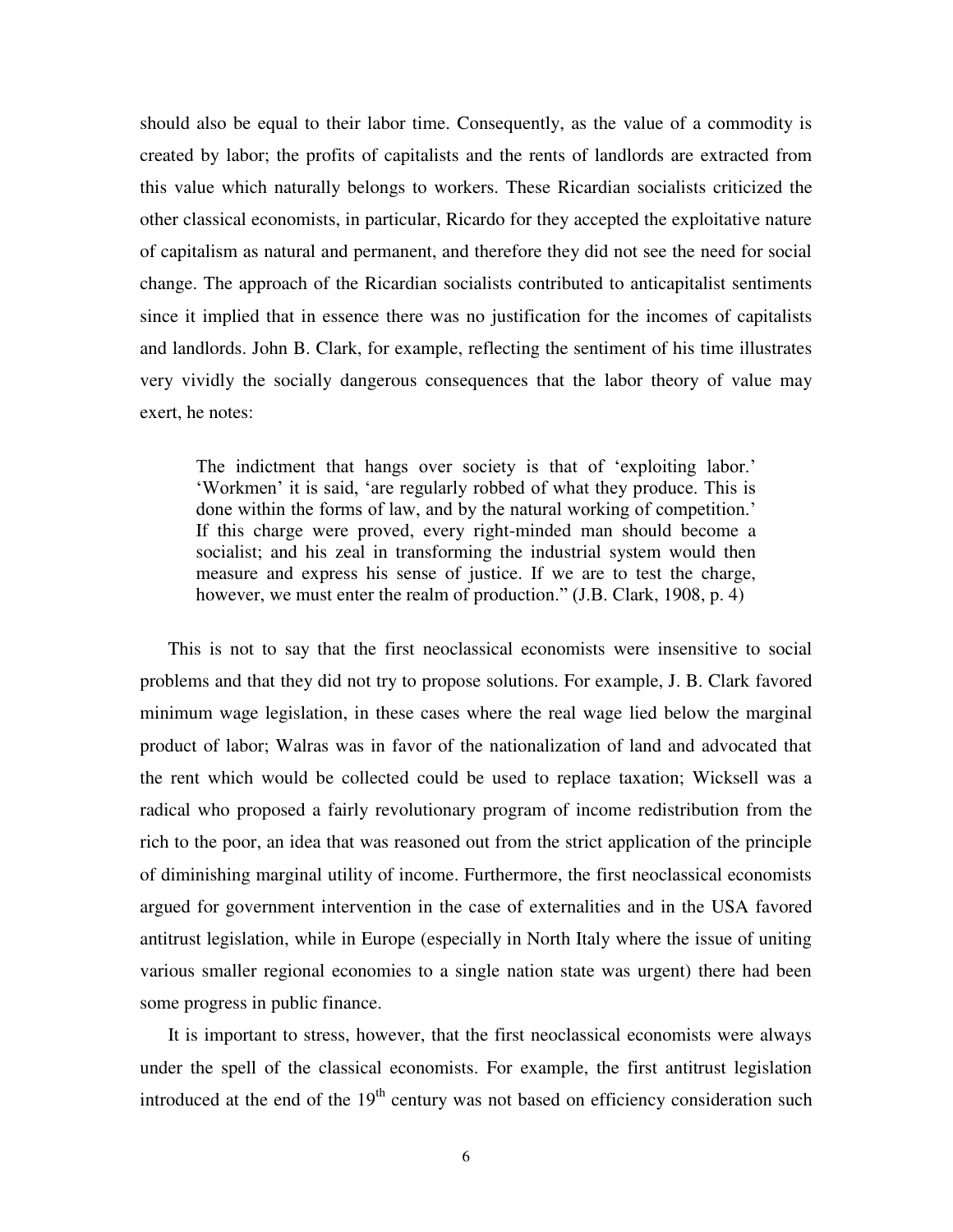as the deadweight loss as one would expect from the strict application of the efficiency criteria of neoclassical theory, but rather from wealth-transfer concerns which were no different than those of the classical economists (Hunt, 1992, pp. 248-50). The same is true with regard to public finance issues, Schumpeter for example, points out:

Smith's book on public finance [...] was to become the basis of all the nineteenth-century treatises on the subject until, mainly in Germany, the 'social' viewpoint—taxation as an instrument of reform—asserted itself (Schumpeter, 1954, p. 186).

If the purpose of economic theory is to explain the way in which the actual economy works, then there is no doubt that the classical approach was more relevant than the neoclassical one to the practice of business people, and, therefore, it was grounded on economic reality. For example, the distinction between productive and unproductive labor is part of the established prudent business practices, as these are reflected in the income statements of industrial corporations. More specifically, in these income statements the unproductive expenditures concoct with the gross profits  $(surplus);^2$  the classical theory of competition is characterized by realism that is not found in the neoclassical perfect competition, which *prima facie* contradicts almost every aspect of real life competition (Shaikh, 1980; Eatwell, 1981). In fact, the idea of perfect competition did not arise from the historical observation of the way in which firms actually organize and compete with each other, but rather from the requirements of the neoclassical model of general equilibrium through which equilibrium prices are determined and are taken as given by individual agents.

The first neoclassical economists, *i.e*., the triad Jevons, Menger and Walras initially and subsequently Marshall, J. B. Clark and Böhm Bawerk, contributed to the creation of a new intellectual atmosphere in which the classical system was found to be unsatisfactory and its replacement by a theory that would legitimize property and emphasize the merits of an exchange economy became imperative although not

 $2<sup>2</sup>$  In the gross profits are included, among others, the salaries of the administrative personnel as well as the materials and depreciation related to administration activities. By contrast, the wages of workers in production, as well as the materials and depreciation of fixed capital employed in production are part of business costs.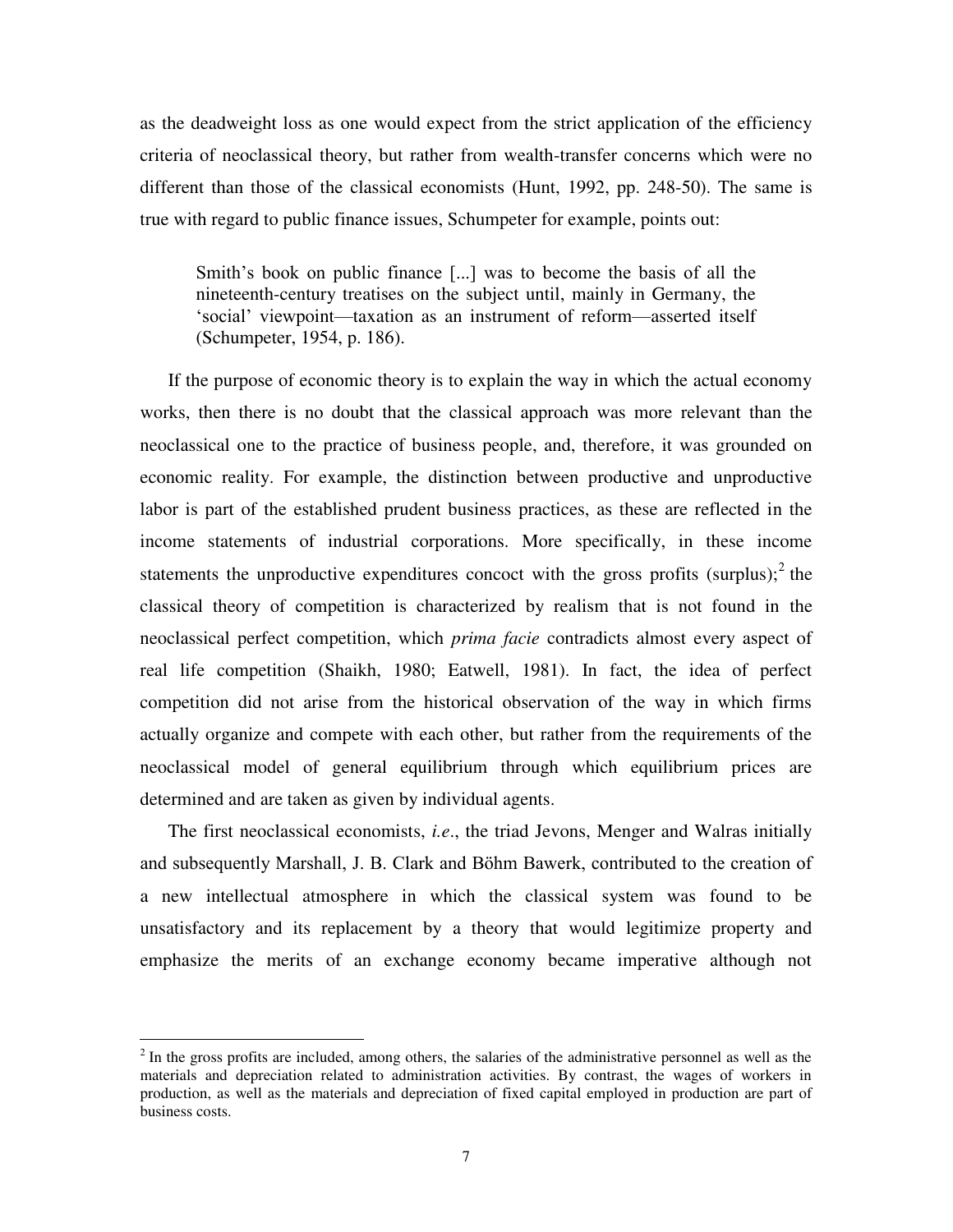necessarily urgent.<sup>3</sup> It is important to point out that these ideas were developed in the "Victorian Era", which was a period of steady economic growth and so the demands for a realistic economic theory from policy makers were much more flexible. Whereas, in the period of depression of 1873-1896, both classical and neoclassical theories were in agreement with respect to no government intervention.

The task of the gradual replacement of classical theory by the neoclassical one was essentially accomplished by the architect of the neoclassical economics Alfred Marshall, who was very conscious of the status of the economic discipline of his time and the requirements for its future direction. He realized that more than a century of dominance of classical theory could not just be overthrown in a short period of time and that for the construction of a new theoretical perspective one needs to plan and above all to compromise with the hitherto dominant theory.<sup>4</sup> Some of the corrective compromises that he proposed included the following:

- (i) The labor theory of value should be reduced to a cost of production theory, with Ricardo being credited as a forerunner of this "cost of production" concept, his only weakness resting in that he was not fully attentive to an analysis of the demand side of the market (the other blade in Marshall's scissor).
- (ii) The distinction between productive and unproductive labor should be abandoned at some future and more appropriate timing (Marshall, 1890, p. 54).
- (iii) The notion of competition as a dynamic process of rivalry between firms in their incessant struggle for survival should give way to the idea of perfect competition.
- (iv) The classical economists' notion of economies of scale which are the result of competition and division of labor unfolding over historical time must be replaced by the static economies of scale, where time is purely conceptual (Marshall, 1890, chs. 9-13).

The lack of realism in this analysis was compensated for by transforming the neoclassical approach into the image of the natural sciences and especially physics. The extensive use of mathematics and also of neutral language that one finds in the writings of the major representatives of this approach served to underscore this purpose

<sup>&</sup>lt;sup>3</sup> The emphasis on the exchange does not mean that neoclassical economists undermined production, it only means that even production is viewed as a process of indirect exchange, where consumers demand the services of the factors of production not directly but only through their demand for consumer goods.

<sup>&</sup>lt;sup>4</sup> The motto of his (1890) book "natura non facit saltum" is quite revealing of Marshall's conservative approach.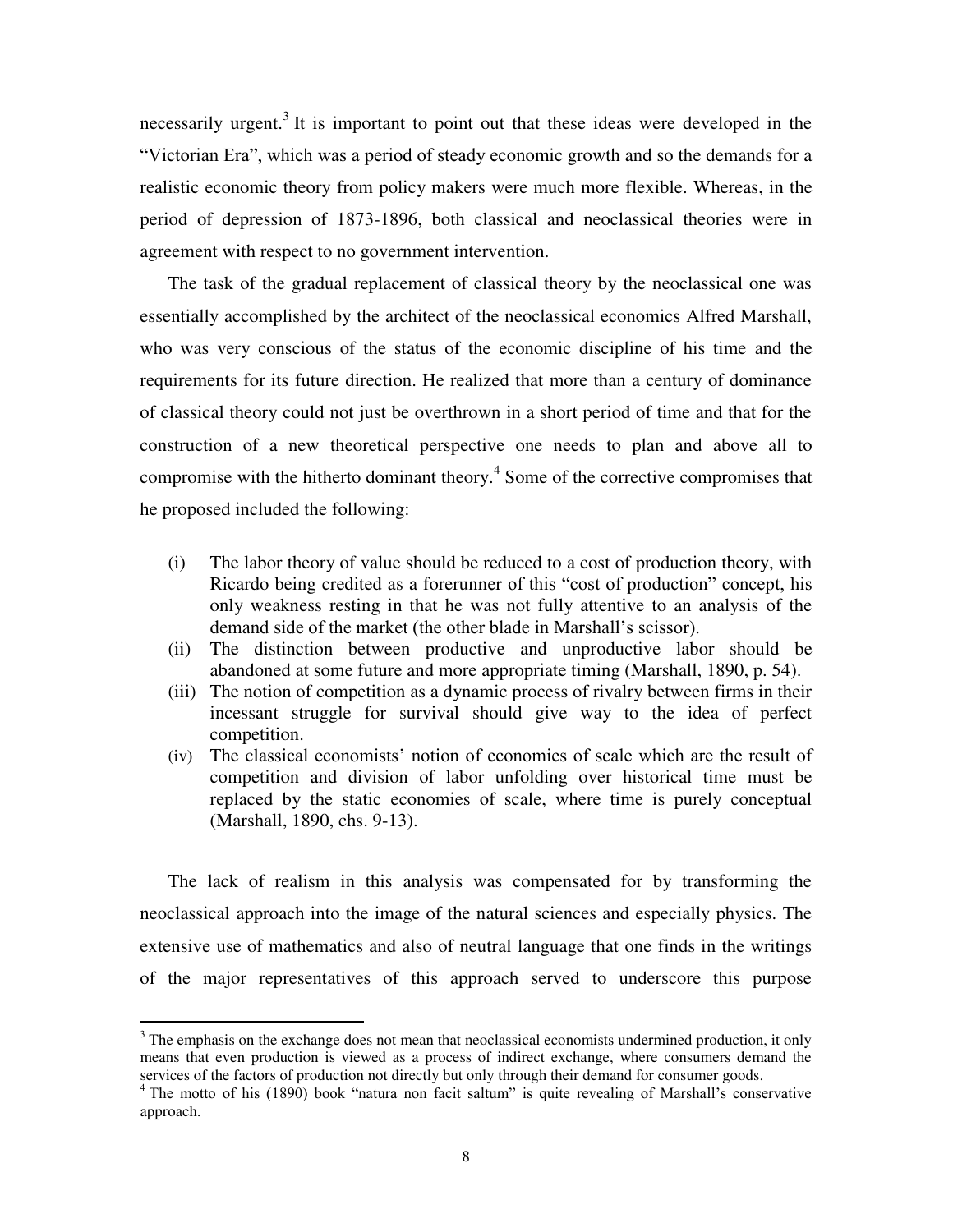(Mirowski, 1984). Indeed, these efforts were highly successful in elevating neoclassical economics to a dominant position, albeit, at the expense of drifting further away from the real economies and the way they operate.

### **III. AN EXCURSION INTO THE "DARK AGE OF MACROECONOMICS"<sup>5</sup>**

In neoclassical economics, the determination of equilibrium prices takes place through the forces of demand and supply while shortages or surpluses in the markets are eliminated through price variations. Naturally, these explanations did not prove to be convincing during the depression of the 1930s, as the slowdown in the level of economic activity was both deep and lasted until WWII. Under these circumstances, Keynes argued that the *raison d' être* of unemployment is not the malfunctioning of the labor market, but the scarcity of effective demand. The latter does not depend on prices or a lack of saving, but on uncertainty and expectations, phenomena which can be hardly theorized. The scarcity of effective demand and the inability of the market system to generate effective demand to the amount required for the establishment of full employment of labor calls forth the activation of the political element, that is, of human intervention.

Thus, the very simple fact that human intervention or the visible hand is necessary for a solution to economic problems was argued for the first time in a theoretical, and, therefore, convincing manner. The intellectual climate of the time was conducive to these ideas. In fact, in periods of depression, such as that of the 1930s, or even the depression that started in 2008, if not earlier, policy-makers are prone to pay not only close attention to but also to implement new ideas, especially if the whole system is in jeopardy and the ideas promise successful results and are presented in a logically coherent and practical way. Keynes's theory, even in the 'rehabilitated' form that was given to it by Hicks and others in the so-called neoclassical synthesis, concentrated all these required characteristics and, what was even more crucial, its implementation delivered results, as one may judge by the overall economic performance during the period of the "golden age

<sup>&</sup>lt;sup>5</sup> The characterization "dark age" has been coined by Paul Krugman to indicate that in the "dark ages" people forgot the ideas of Greeks and Romans, while in the "dark age of macroeconomics" economists have lost an appreciation of the ideas developed in the 1930s and especially Keynes's theory of effective demand.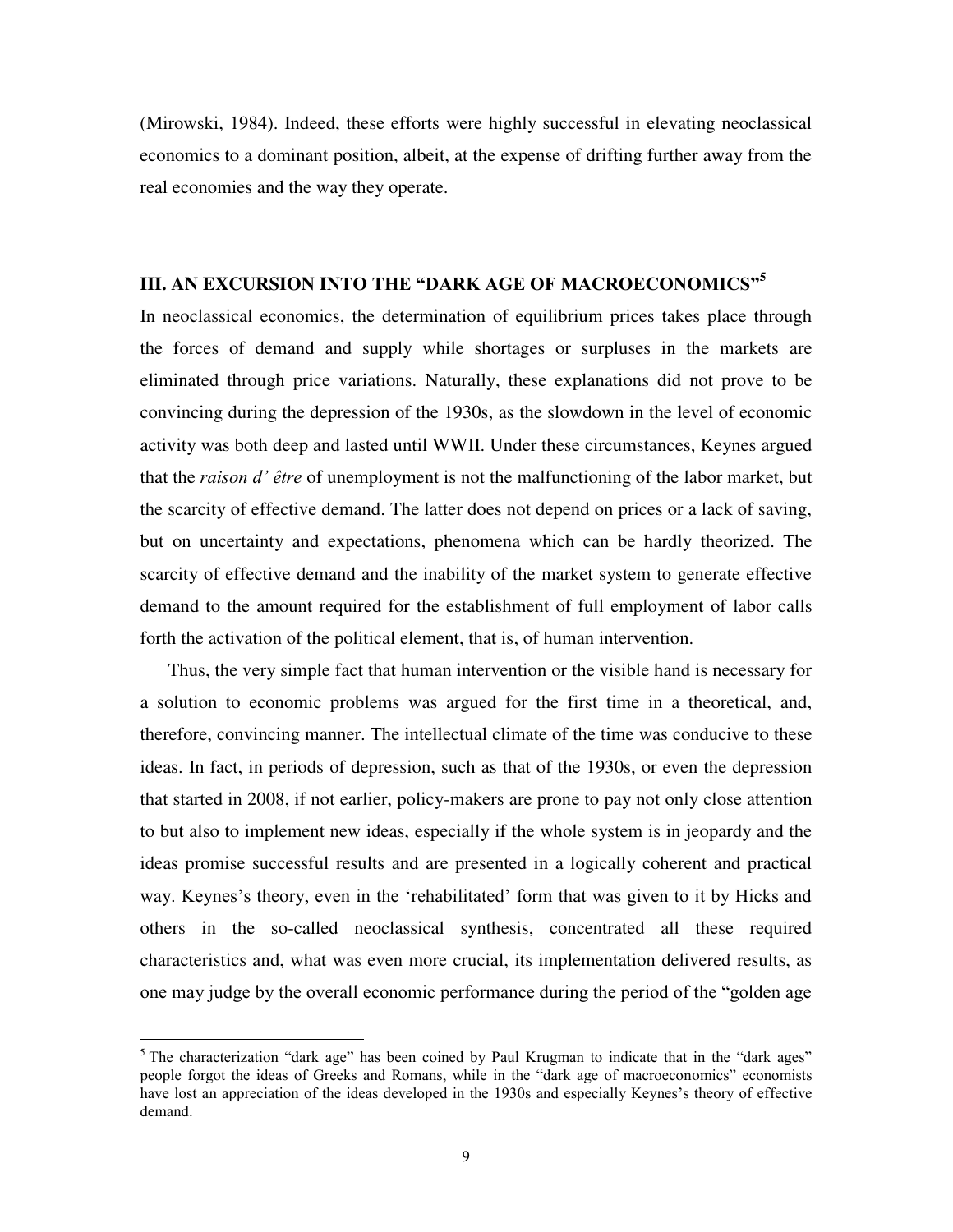of accumulation" that started after WWII and ended in the mid to late-1960s. Furthermore, post-WWII Keynesian economics provided the theoretical justification, and, therefore, created the necessity for a number of institutions promoting government spending thereby enhancing the process of capital accumulation. We can observe that economic theory during this period became more practically based, in the sense that it helped to solve real socioeconomic problems. Meanwhile, economics lost, at least partly, its purely scientific character and allowed the political element to play an important role in the management of economic affairs through the appropriate combination of fiscal and monetary policies.

As a consequence, there was widespread satisfaction with economics as a science and the policies emanating from its theoretical conclusions, since this was a period when high growth rates and low unemployment levels reined in an undisputed manner. By the midsixties, however, the situation gradually began to change, with growth rates slowing down, and unemployment levels starting to rise together with inflation. Both results were quite unexpected within the neoclassical synthesis version of the Keynesian paradigm, based on the trade-off between unemployment and inflation, as exemplified in the famous Phillips curve. The slowdown in economic activity that started in the mid-1960s and continued through the 1970s and into the 1980s led Keynesian economics into disrepute and decline. However, it is clear that this slowdown did not convert into a deep depression and so its results did not have the same destructive character as those of the 1930s depression. It is a commonly held view that the impact of the crisis in the 1970s and 1980s was so much different of that in 1930s because of the presence of institutions that prevented and in general ameliorated the harsh effects of this protracted slowdown.

Neoclassical economics, in its monetarist version, attributed the slowdown in the level of economic activity not to the internal defects of the market system but to external circumstances and in particular to government and its intervening role in the markets. These ideas found strong support by economists disappointed by the failure of Keynesians to explain the coexistence of high inflation and unemployment. By contrast, the monetarists claimed that they found an answer to the conundrum of stagflation through their idea of the expectations-augmented Phillips curve and its associated natural rate of unemployment.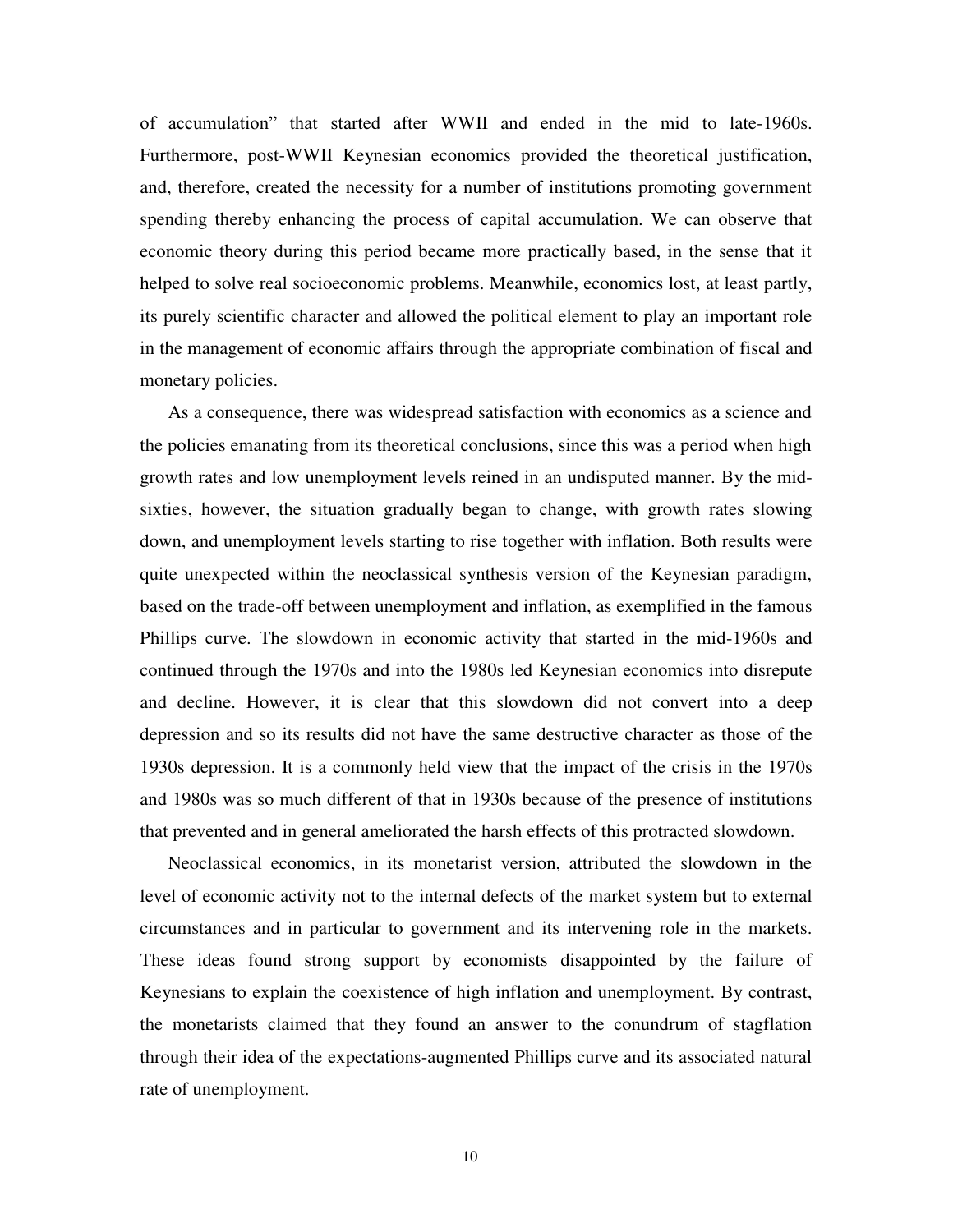Actual unemployment is the result of households' choice insofar as they find the actual wage rate too low to motivate them to supply their labor services. This household decision, the monetarists argue, is further encouraged by governmental intervention in the labor markets. The solution to the problem of high unemployment is simply no government intervention and free operation of markets. However, the monetarist success and popularity were not to last for long, since the continuation of stagflation cast doubt on the monetarists' capacity to shed light on the causes of problems and furthermore their policy proposals of targeting the money supply was apparently an inadequate solution to dealing with stagflation. The failures of monetarism to come to terms with the new phenomena made room for the emergence of the variant of "new classical economics", which became the orthodoxy of the  $1970s$ .<sup>6</sup>

New classical economics essentially merges the hypothesis of rational expectations with monetarism. The idea behind the rational expectations hypothesis is that if we do not consider the element of surprise, then whatever is to happen in the long run will also happen in the short run. The rational expectations hypothesis postulates that economic agents, on average, know the outcomes of the true model of the economy and thus do not waste any of their time searching for the monetarist long-run equilibrium situation; they simply transfer themselves virtually instantly there. Consequently, the systematic economic policy is ineffective in both the short and long run. In fact, there is no such dichotomy because the rational expectations hypothesis spirits away the notion of time. The attainment of equilibrium is the state where an economy naturally and instantaneously is led to (unless there are exogenous shocks such as those emanating from technology) input prices and preferences or even from unanticipated government intervention.<sup>7</sup> The analyses of the new classical economists, like the monetarists before

<sup>&</sup>lt;sup>6</sup> It was hard, for policy makers, to accept the simplistic nature of monetarist "policy prescriptions" which called forth for no government intervention and growth of money supply at a level approximately equal to the long-term growth rate of GDP. But monetarism had an enormous influence on governments and set the tone for the era of the so-called neoliberalism that swept the globe since the 1980s.

It is important to point out that the acceptance of a particular theory depends, to a certain extent, on the interests that it serves something that is at least partially independent of the ability of a theory to aid in prediction and the formulation of economic policy. In this context, one should place the supply-side economics in the early 1980s, which sought to limit the role of the state. This was much more suited to the needs of capital in the age of globalization when domestic demand becomes less important as a source of economic growth. It goes without saying that such theories descent for a short time period and then fall to complete disreputation.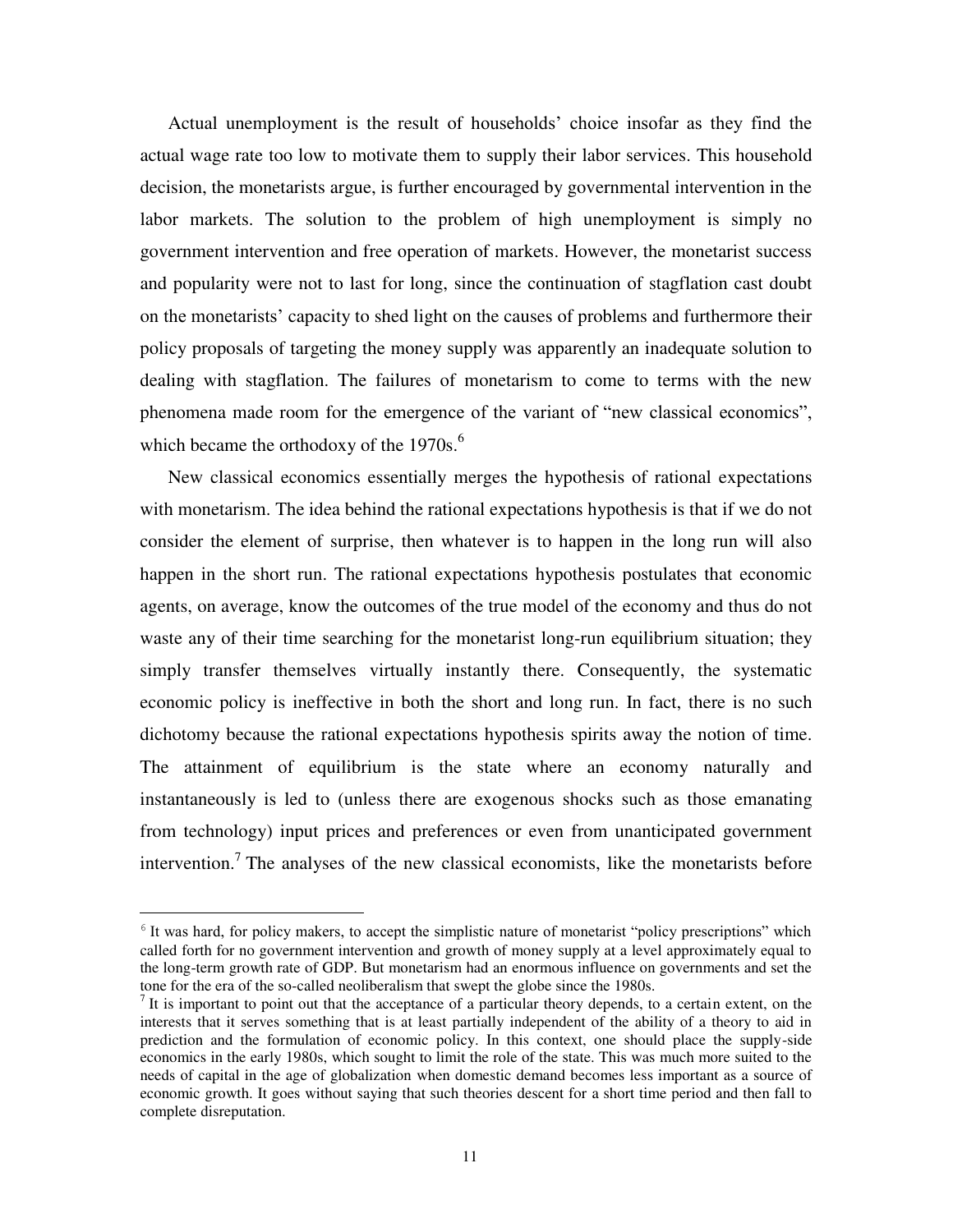them, could neither provide satisfactory explanations nor policy prescriptions for the lasting slowdown in the level of economic activity and inflation. Paradoxically, the new classical economics managed to theorize the way out of the slowdown, by propounding the encouragement of the working of market mechanisms and of no government intervention.

The trough of this depression took place in the 1982 and it became the starting point for the emergence of the real business cycle approach, where the exogenous technological change (and not necessarily the money supply) becomes responsible for the exact phase of the economy. In this analysis, taken to its extremes, the actual stage of the economy is due to the optimization behavior of the economic units, and thus, the recession or recovery phases of the economic cycle are due to the optimal reaction of economic units to external shocks in the environment within which they operate. Recessions or recoveries are the results of voluntary reactions of households, which in the first case decide not to offer part of their labor services in order to offer them at more opportune times and in the second case find that their interests are served better by making their labor services available to economic activity. The results in both cases are optimal, which means that there is no reason for the government to intervene because it cannot further improve the current situation (Prescott, 1986, p. 21). In this perspective, the economy is always at full capacity; therefore, both capital and labor are continuously optimally utilized. Equilibrium in the labor markets is determined by the behavior of inflation. Hence, the acronym the non-accelerating inflation rate of unemployment (NAIRU) can be seen as a characteristic example of the fetishism of economic categories within this approach, since the level of inflation rate is what "decides" the characterization of actual unemployment as natural or as excessive, since if the rate of inflation is steady then the economy will find itself in its natural, that is, long run equilibrium position regardless of the actual number of unemployed.

From the above, we may conclude that the monetarist, the new classical and especially the real business cycles approaches inevitably return to the tradition of neoclassical economics according to which economic theory is put on a par with the natural sciences and economic theory is, once again, deprived of its political element. The real trouble with these views and especially the popular, until very recently, real business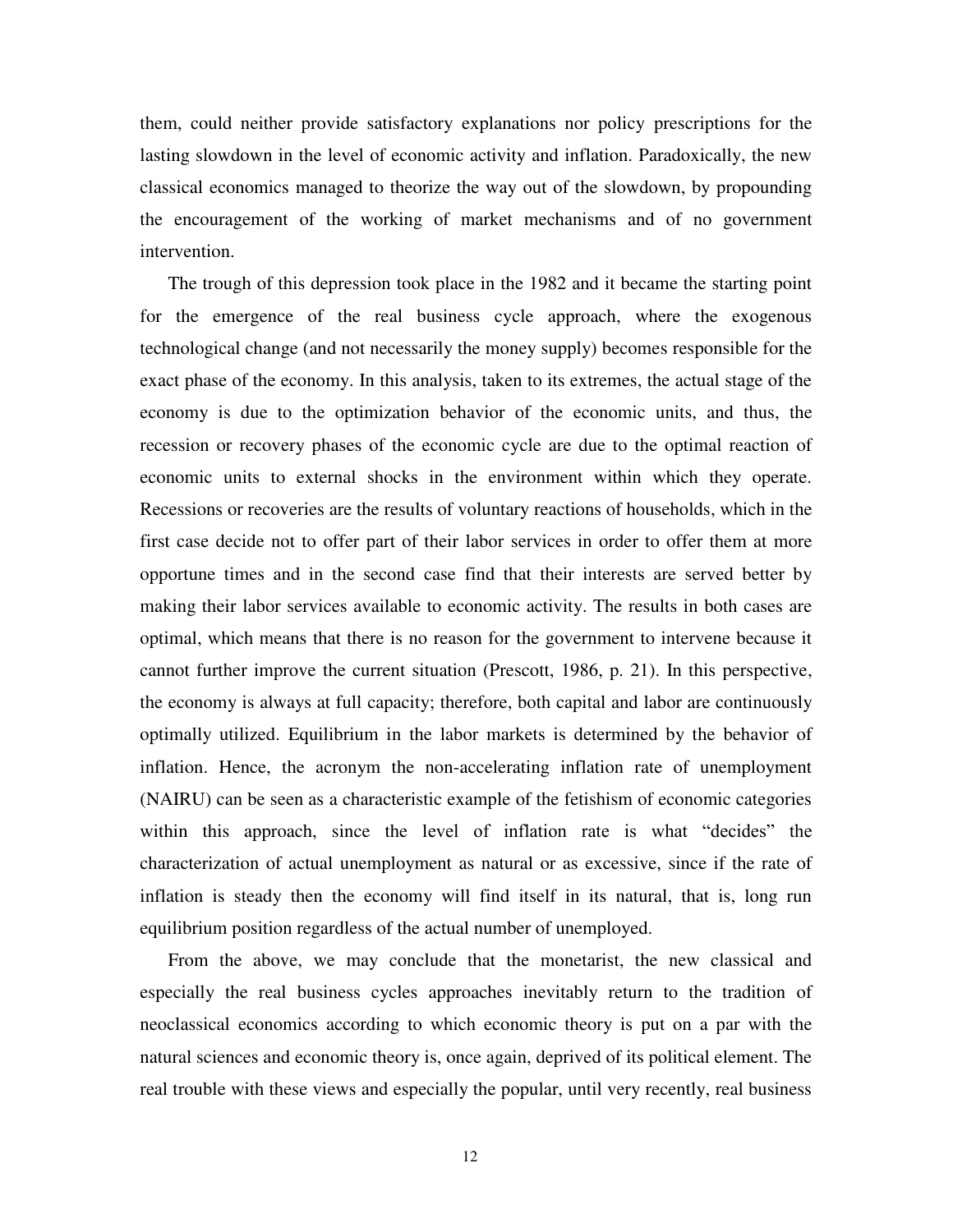cycles approach is the outbreak of depression, where they have no realistic policy proposals. A depression cannot be the optimal outcome unless individuals for unexplained reasons cease to behave rationally. Here is how one of the leading figures of this approach explains the dramatic events that took place in the world economy at the end of 2007.

[P]eople got scared [...]. The press scared people. People running for office scared people. Bernanke scared people; Paulson scared people. [...] [P]eople began not to know what was going to happen. Then they stopped investing – by investing, I mean getting a new car or fixing up your house. And that led to the economy – **it was depressed a bit that fourth quarter of last year [**...] [With] benign neglect the economy would have come roaring back quite quickly [...]. (Edward Prescott in an interview March 30, 2009, emphasis added) $8^{\circ}$ 

It goes without saying that the "benign neglect" as the economic policy proposal to deal with the first great depression of the  $21<sup>st</sup>$  century is in line with the identification of the cause of depression, that is, "scared people"! Meanwhile, the real business cycle approach together with the new classical economics and monetarism during the last three decades created an intellectual atmosphere against government intervention and for free market and in so doing the Keynesian safety networks—that were created during the "golden age of accumulation"— have been truncated in the "silent depression" of the 1980s. As these three approaches have no policies to propose, other than the general fixes that have been tried in recessions, it follows that the pressure for an active government role will be widespread.

These considerations contributed to the increasing popularity of the New Keynesian approach according to which we should move to less restrictive economic models. A common theme of this approach is the continuous effort to provide microfoundations to macroeconomics. It is important to point out that the essential component of the microfoundations is the neoclassical theory of competition in its monopolistic form together with various rigidities across markets which make government intervention especially in the field of the monetary policy effective once again. This approach in its triumphant comeback can also make use of rational expectations as an auxiliary

<sup>&</sup>lt;sup>8</sup> The interview was taken by Tom Keene of Bloomberg's "On the Economy".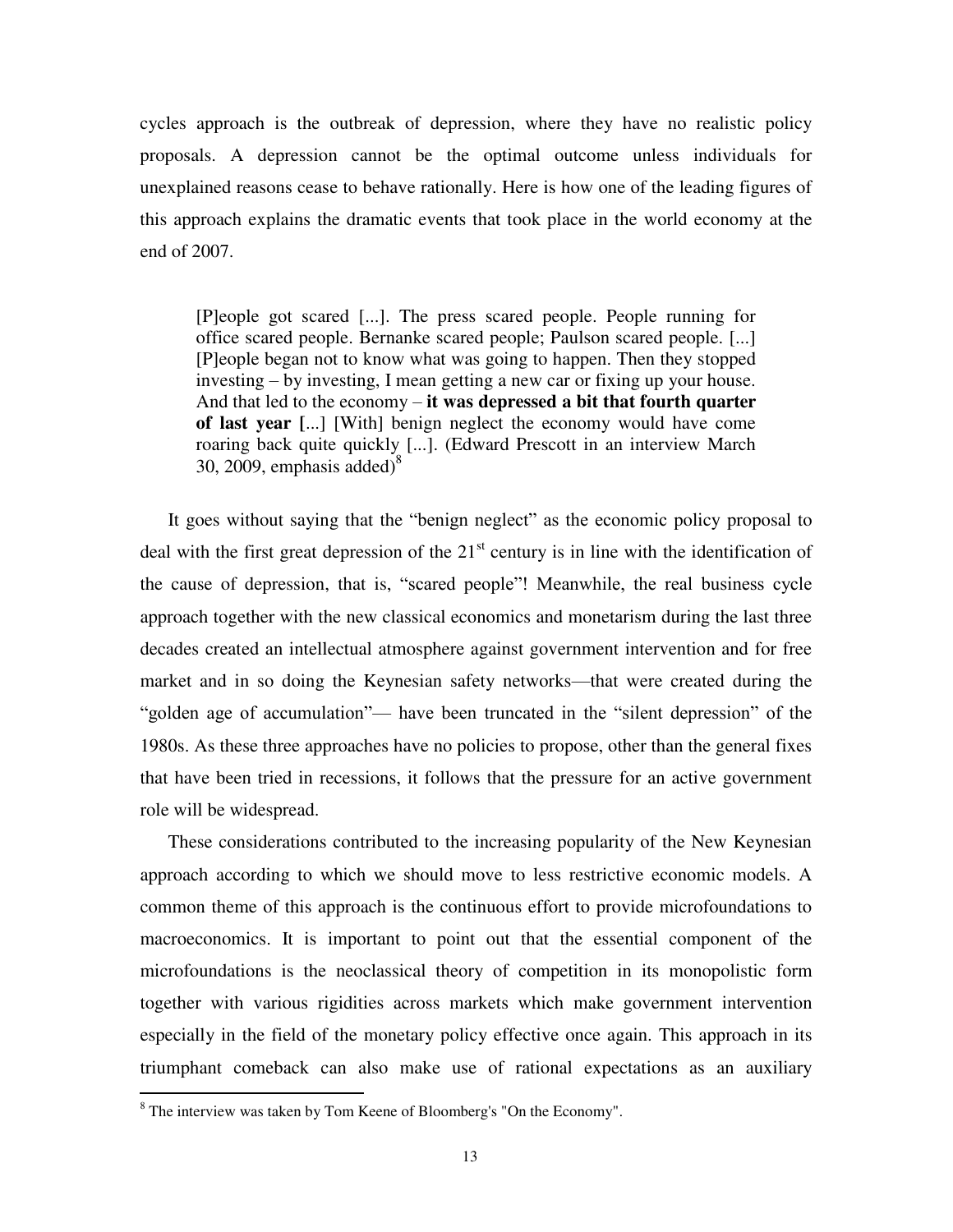hypothesis for the faster attainment of the New Keynesian equilibrium. The idea is that if the New Keynesian model is the true model of the economy, then, naturally, economic agents will attain its results without wasting any of their time in non-equilibrium situations. Furthermore, there is an ongoing discussion about the creation of a new neoclassical synthesis, which will combine all the progress that has been achieved in neoclassical macroeconomics.

As a result, of these efforts, economists aspired by the different variants of neoclassical approach claim that they have reached a consensus and the approach naturally came to be known as New Consensus Macroeconomics, where the word consensus is used rather as a euphemism for the current state of macroeconomics. The consensus for the core model without trade<sup>9</sup>, refers to the IS curve which is derived through the use of the output gap determined by previous and expected output gaps as well as the difference between nominal interest rate and expected inflation; the Phillips curve, where current inflation is determined by past and expected inflation as well as the current output gap; and, finally, the Taylor rule, where the current interest rate, the major (monetary) policy tool nowadays is determined by the output gap, the differences between current and target inflation rate as well as the normal interest rate. To our view, this model is not far away from the neoclassical approach according to which the economy can come back to its growth path with some fixes and in these fixes, the rate of interest becomes the crucial variable.<sup>10</sup> Besides the "too little, too late" problem of this approach, the issue of the determination of the normal interest rate, the most crucial of the variables of this approach is of dubious theoretical validity. And the use of returns on long-term government bonds as a proxy for the natural interest rate is questionable even among the users of this approach. Furthermore, as the interest rates of Central Banks have fallen to zero or near zero levels, one may question the validity of policies of controlling interest rate on practical grounds. It seems that the liquidity trap has not only returned but the interest rate is at such a low level that neither Keynes nor Hicks would have ever imagined.

<sup>&</sup>lt;sup>9</sup> For an expanded version of the model see the critical presentation by Arestis (2009).

<sup>&</sup>lt;sup>10</sup> The targeting of interest rate is an indirect recognition of the part of monetary authorities of the endogenous character of the money supply.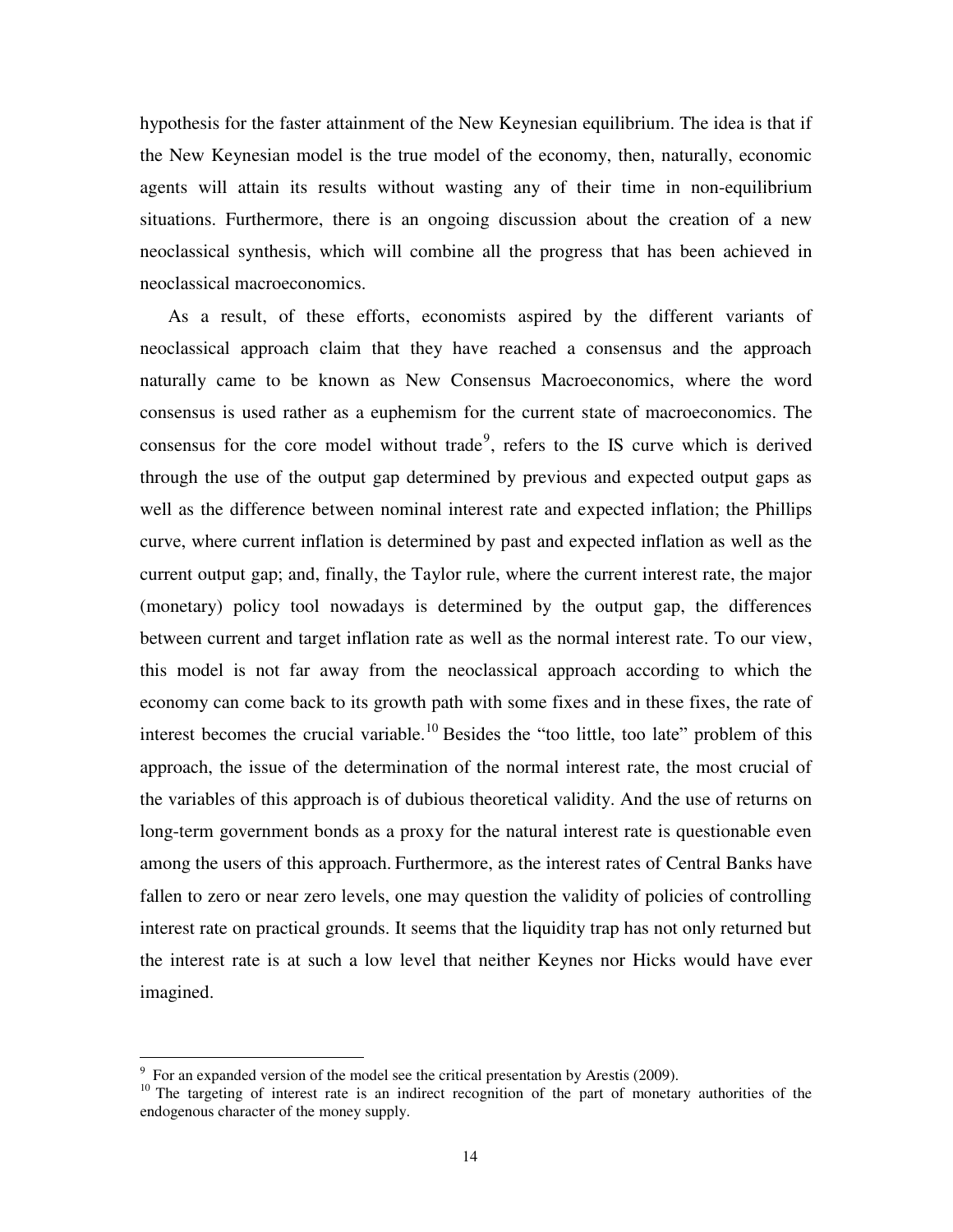This discussion about the difference between the interest rate from its normal level brings into the analysis of the concept of NAIRI the acronym stands for the nonaccelerating inflation rate of interest, and its difference from the NAIRU or the less well known NAICU, where CU stands for capacity utilization, the emphasis is placed on the interest rate as the major policy tool. It is important to stress at this point that in any acronym used, the primary interest of policy makers is on the variable called inflation rate! The inflation rate in all cases "decides" whether there is unemployment in the economy, reserve capacity or disequilibrium interest rates. Hence, we observe that in all major macroeconomic theories there is a fetishization of the category inflation rate which is accompanied by an apotheosis of empiricism and a poverty of theory.

As current macroeconomic theories are based on neoclassical microeconomic foundations the whole construction is, therefore, unstable and although efforts for improvements may continue, since the substance from which this synthesis is made of, that is, the neoclassical microeconomics and also the conception of competition not as a process but rather as an end state make these macroeconomic approaches questionable and as they fail to provide satisfactory solutions make the macroeconomics to staying in conditions of flux a condition that remains there since the end of the golden stage of accumulation in the late 1960s. Finally, this monetary policy exercise inspired by the new consensus macroeconomics may only be meaningful when the inflation and interest rates are at low levels. Furthermore, the economy must be growing at a rather healthy rate, because in a sharp downturn, such as the one that began in 2007, it is very unlikely that a monetary policy of changing the interest rates by fractions of percentage points will have any perceptible effect upon the aggregate economic variables. Fiscal policy would become imperative and with that, the consensus in new consensus macroeconomics would be called to question. Paraphrasing Goodhart's law, we may say that "any observed macroeconomic concession will tend to collapse once pressure is placed upon it for control purposes". For example, we know that in the mid-1960s the consensus was "we are all Keynesians now"<sup>11</sup> but a few years later macroeconomics became a deeply

 $\overline{\phantom{a}}$ 

<sup>&</sup>lt;sup>11</sup> This statement is attributed to Milton Friedman by the *Time* magazine (December, 1965) although in the next issue of the magazine Friedman complained that he was misquoted and that what he really said was that "in one sense, we are all Keynesians now; in another, nobody is any longer a Keynesian". From this Delphic statement, one thing is certain: the characterization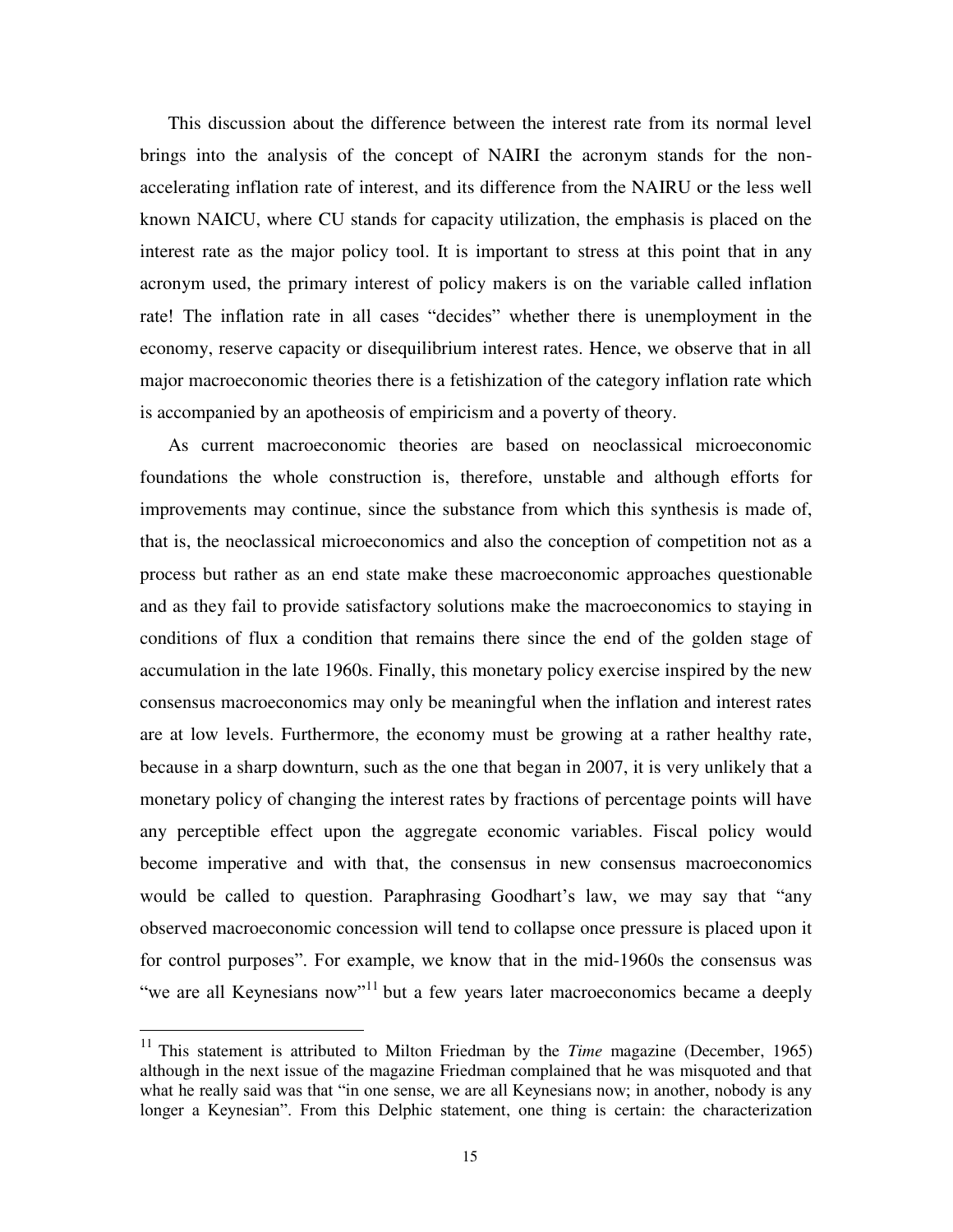divided discipline. The new consensus macroeconomic model also has difficulties with the measurement of capacity output and the expected prices even under normal growth rates. The model becomes questionable in inflationary or deflationary conditions.

#### **IV. SUMMARY AND CONCLUDING REMARKS**

We argued that the purpose of economic theories is to lay bare the laws of motion of the economy and to determine the limits of variation of economic variables so as to provide guidelines for political intervention. We argued that the classical theory, as this has been restated through a linear model of production having as its givens the real wage, the level of output and the state of technology, has solid theoretical foundations and in this sense has certain advantages over the neoclassical theory. But this in and of itself is not sufficient, because as the late Paul Samuelson noted

 [I]t is better to have a model with inexact foundations that gives you a good grip to handle reality than to wait for better foundations or to continue to use a model with good foundations that is not usefully relevant to explain the phenomena that we have to explain. (Samuelson 1988, p. 295)

With this in mind, the classical model as defined above concentrates the required properties of a theory that reveals the basic trends of the capitalist system and, at the same time, takes into account the specific institutional arrangements. This is clear for instance in Smith's or Ricardo's labor theory of value in a primitive society, which is modified to accommodate the concrete circumstances of capitalism. The same is true with Marx, whose "laws of motion" work more precisely in conditions of advanced capitalism. In this sense, the classical approach is preferred to the neoclassical one. This superiority, however, of a theoretical level must materialize in a concrete analysis that can interpret the phenomena and predict with relative accuracy the results of specific economic policies (Tsoulfidis, 2008; Mariolis and Tsoulfidis 2009). Otherwise, the classical approach maintains its advantages over competing theories only for the eyes of its supporters without having any further implications.

<sup>&</sup>quot;Keynesian" was received favorably by the majority of economists at the time. The same characterization would not have been received so favorably in the early 1980s.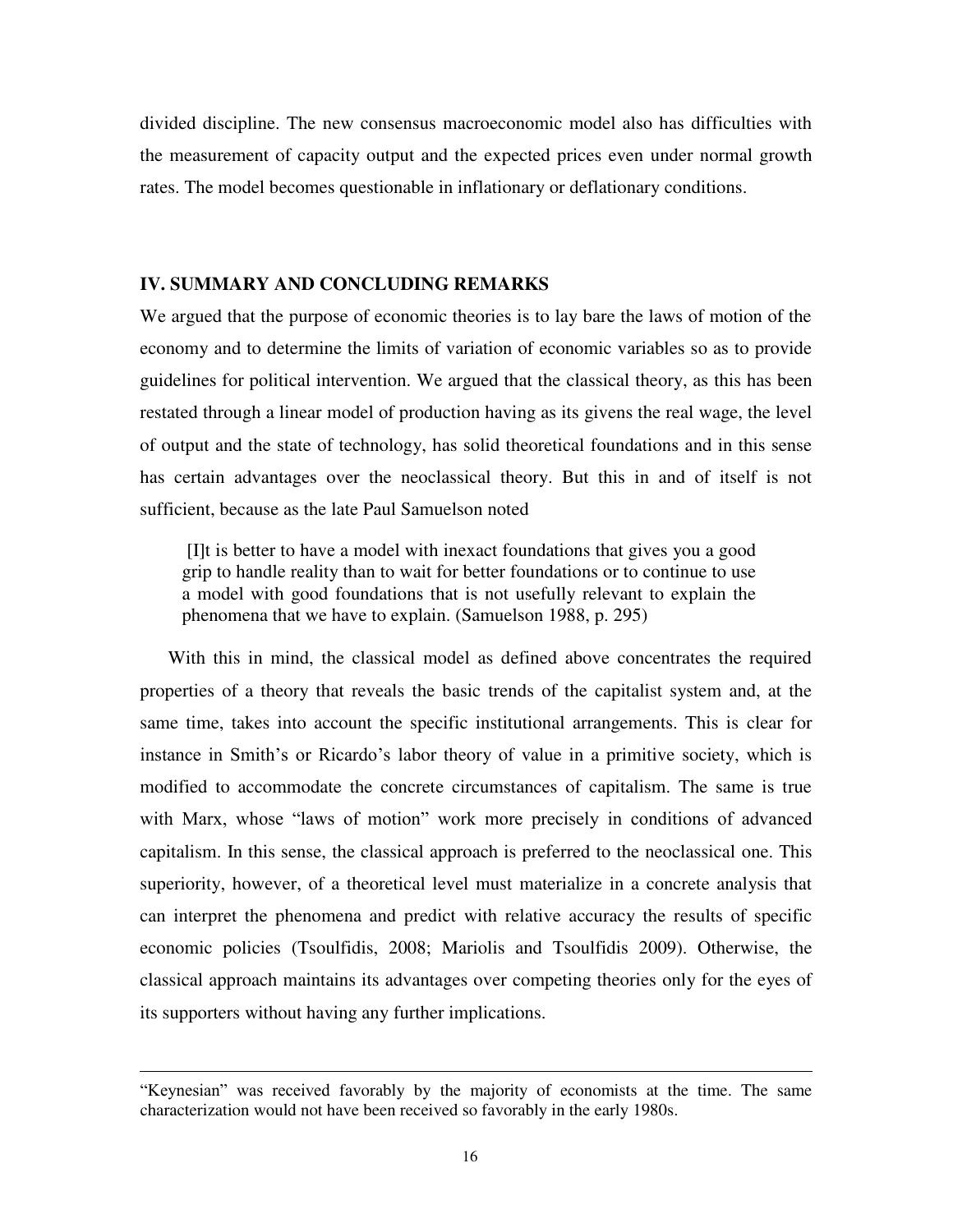In this direction, the classical analysis should be integrated with the theory of effective demand. The idea is that this theory leaves the question of integration of institutional elements with the classical economic theory open. Keynes was very conscious of these elements since his theory operates under the institutional set up of advanced capitalism with fully developed money and capital markets as well as governments capable of understanding the circumstances and intervening for desired effects.

Neoclassical theory, by contrast, is a-historical in its approach for it conceptualizes the market independently of institutions. In the perfect competition model, which constitutes the quintessence of the neoclassical structure, institutions are generally viewed as a kind of friction to the normal operation of the markets. The truth is that markets would simply perish without the existence of governments and the outer institutional shell. The recent new institutional economics that purports to account for the role of institutions continues to accept the methodological individualism and the ahistorical conceptualization of the standard neoclassical theory together with the exact same set of data.

The difference is that while the old neoclassical theory with the general equilibrium model and the assumption of perfect competition gives rise to optimal results in terms of prices and the welfare of society at the expense of realism, the new institutional economics, on the other hand, makes an effort to theorize the real life characteristics of actual competition and to account for all possible imperfections. The trouble with such efforts is that the models that have been used turn out to be *ad hoc* meaning that for each phenomenon they study they must use a separate model. Consequently, general equilibrium and the models associated with become intractable and the models are open to any possible outcome. $^{12}$ 

If we can visualize a direction for the future of economic theory then this would lie in the creative synthesis of the classical research program of economic analysis with Keynes's principle of effective demand. There has been much discussion about the possibility of providing such microfoundations for the classical theory of value and distribution starting with the works of Kalecki already in the late thirties who made an

 $12$  For a critique of institutional economics from a Marxian perspective see Ankarloo and Palermo (2004).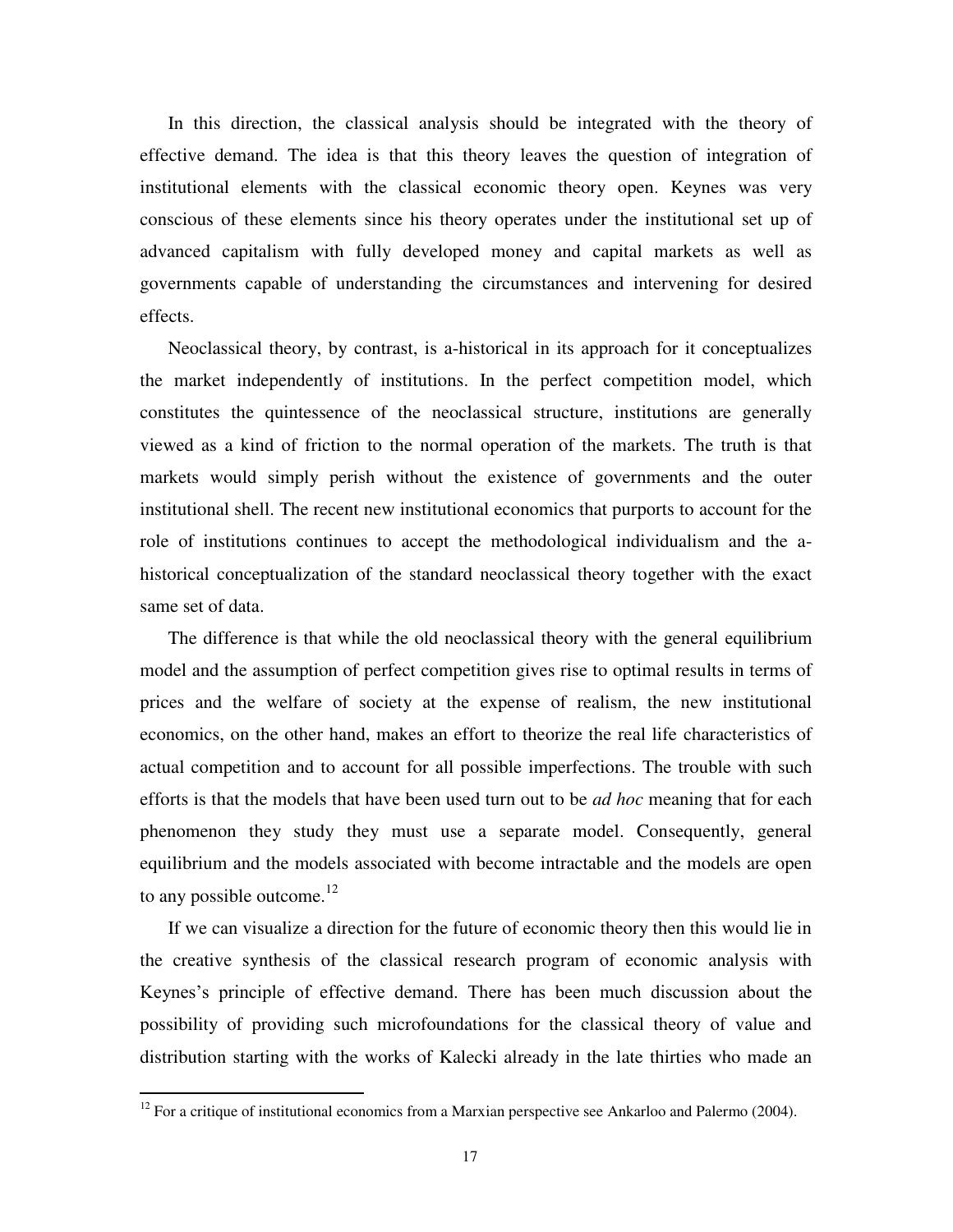effort, on the one hand, to dispense with the marginal productivity theory of income distribution and, on the other hand, to put the principle of effective demand in a classical perspective (Kalecki, 1939). Subsequently, the works of post-Keynesian and especially neoricardian economists made valiant efforts to integrate the classical theory of value with the theory of effective demand with much frustration and little progress (Eatwell, 1983). Such a synthesis, in our opinion, cannot be successful insofar as it merely juxtaposes the classical theory and the "principle of effective demand". In our view for a synthesis to be fruitful it should intertwine the classical theory of value and the "principle of effective demand" in such a way so as to expose the limitations of Keynes's ideas, where there is an exaggeration of the financial autonomy of capital and brings in the analysis an essentially *deus ex machina* in the form of "animal spirits" or "expectations". The deficiency of effective demand must be seen more in a classical and Marxian framework, where effective demand is cyclical and structural emanating from within the elemental process of capital accumulation. In such a conceptualization one might be able to set up the boundaries within which the effective demand exerts its effects on the economy and to use these boundaries to further develop the theory of capital accumulation.

The need today for such a synthesis has become particularly urgent. The reason is that so long as the economies are in their expansionary state, as they have been from the early-1980s until the outbreak of economic crisis in 2008, the problem of lack of an adequate theory does not manifest itself all that seriously and we can afford the luxury of having many competing paradigms in a never-ending contest. But when economies enter their long downward phase, then the need for an adequate theory becomes more and more urgent since in the new situation the safety networks that were in place during the downward phase of 1970s and early 1980s no longer exist to contain, as they did back then, to a great extent, the destructive effects of the depression. The need for such a theory certainly exists and as the problems of high unemployment, rising income inequalities and widespread poverty, loom gravely on a global scale, the neoclassical theory and its various strands become more-and-more "scientific" and dismissive of the harsh reality hypothesizing perfect markets and perfect information, rational expectations and optimality, desired unemployment and inefficient government intervention. Under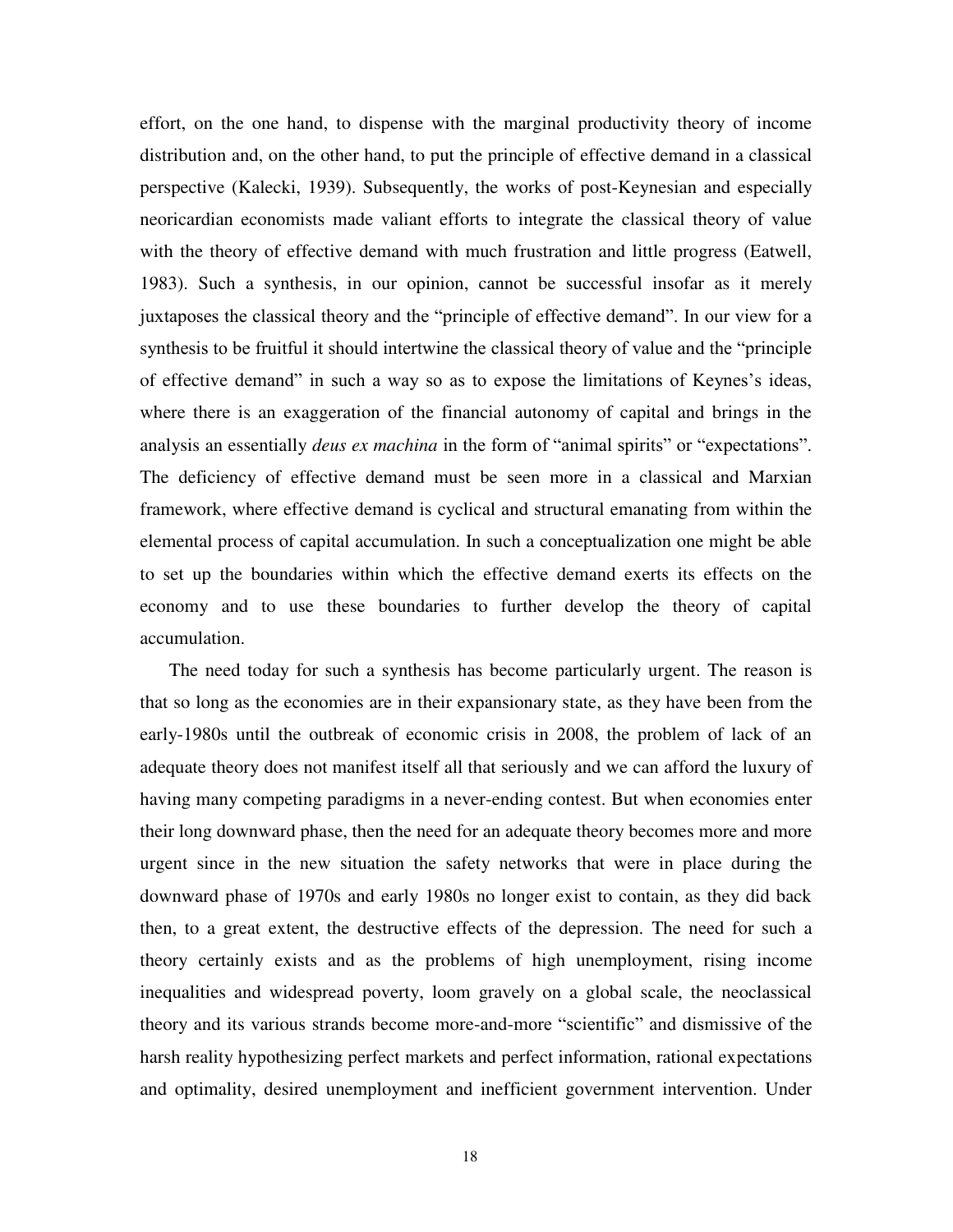these circumstances, the need to explain these phenomena and their causes becomes imperative and the classical economics will become particularly important in both understanding the causes of these phenomena and thus make policy proposals that would strengthen the safety mechanisms that were in place in the 1970s and 1980s and also put forward new ones that can be derived from such an economic analysis.

#### **BIBLIOGRAPHY**

- Ankarloo, D. and Palermo, G. (2004), Anti-Williamson: a Marxian Critique of New Institutional Economics, *Cambridge Journal of Economics* 28, 413-429.
- Arestis, P. (2009), New Consensus Macroeconomics and Keynesian Critique. Mimeo. New York: Levy Institute.
- Εatwell, J. (1981), Competition, in Bradley, I and Howard, M. (eds*.*) *Classical and Marxian Political Economy: Essays in Memory of Ronald Meek*. London: Macmillan.
- Εatwell, J. (1983), Theories of Value, Output and Employment, in Eatwell and Milgate (eds.) *Keynes's Economics and the Theory of Value and Distribution*. New York: Oxford University Press.
- Blaug, M. (1983), *Economic Theory in Retrospect*. Cambridge: Cambridge University Press.
- Chandler, A. (1977), *The Visible Hand*. Cambridge Mass.: The Belknap Press of Harvard University Press.
- Clark, J. B. (1908), *The Distribution of Wealth. A Theory of Wages, Interest and Profits*. London: MacMillan.
- Garegnani, P. (1976), On a Change in the Notion of Equilibrium in Recent Work on Value and Distribution. In Brown M., Sato K and Zarembka P. (eds.) *Essays in Modern Capital Theory*. Amsterdam: North Holland.
- Heilbroner, R. (1983), The Problem of Value in the Constitution of Economic Thought. *Social Research* 50, 253-277.
- Hollander, S. (1985), On the Substantive Identity of the Ricardian and Neoclassical Conceptions of Economic Organization: The French Connection in British Classicism. In Caravale, G. (ed.) *The Legacy of Ricardo*. New York: Basil Blackwell.
- Hollander, S. (1989), On P. Mirowski's "Physics and the Marginal Revolution", *Cambridge Journal of Economics* 13, 459-70.
- Hunt, S. (2000), *A General Theory of Competition, Resources, Competences, Productivity, Economic Growth,* London: Sage Publications.
- Hunt, E. (1992), *History of Economic Thought.* New York: Harper & Collins.
- Kalecki, M. (1939), *Essays in the Theory of Economic Fluctuations*. London: Allen and Unwin.
- Kurz, H. and Salvadori, N. (1995), *Theory of Production*. Cambridge: Cambridge University Press.